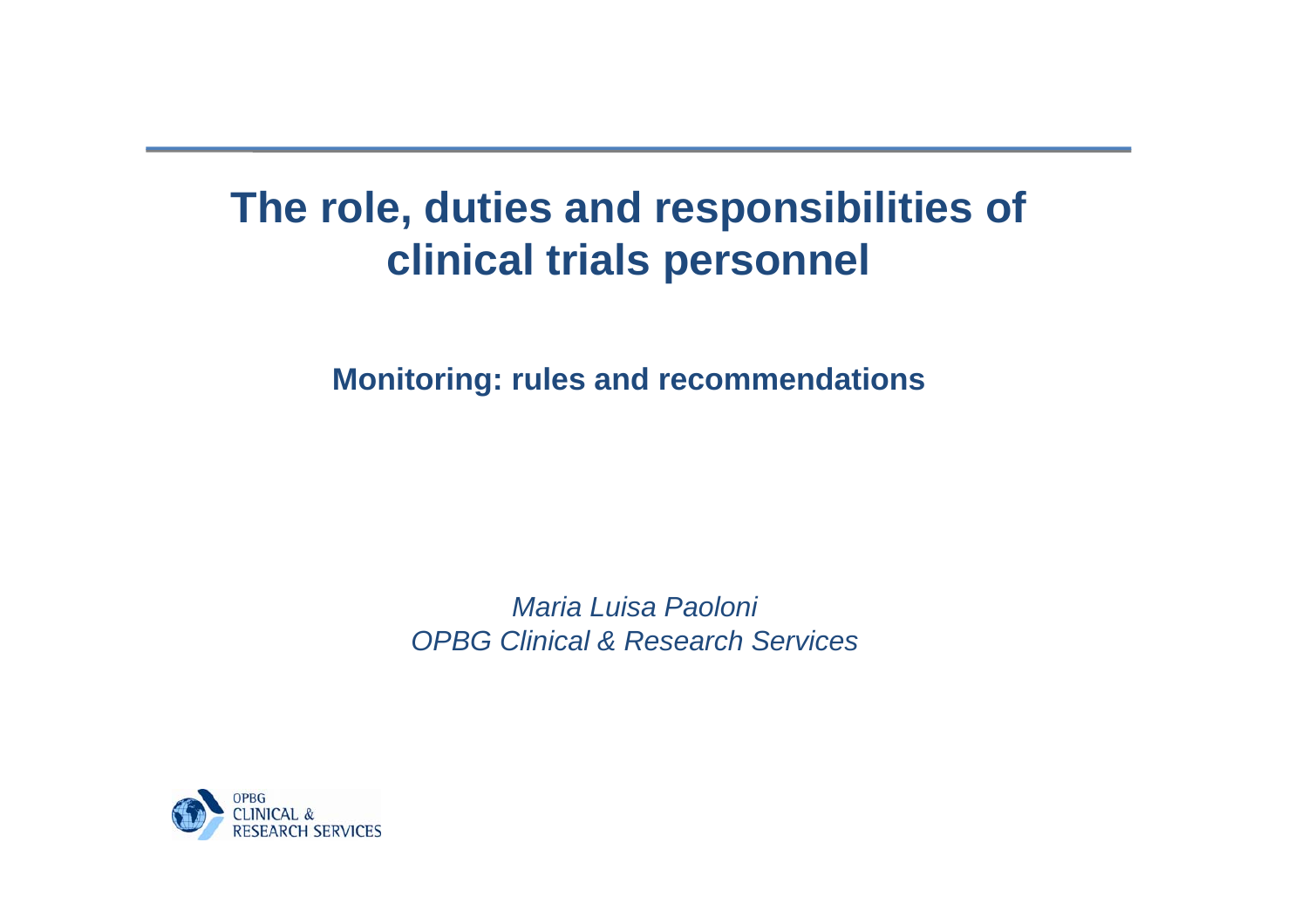*Monitoring and Responsible of monitoring: a couple of definitions from GCP*

#### **1) What is the Monitoring?**

The act of overseeing the progress of a clinical trial, and of ensuring that it is conducted, recorded, and reported in accordance with the protocol, Standard Operating Procedures (SOPs), Good Clinical Practice (GCP), and the applicable regulatory requirement(s).

#### **2) Who is the Clinical Monitor?**

The person with direct access to patient's medical records to verify data and /or procedure acting within the constraints of the applicable regulatory requirement(s) to maintain the confidentiality of subjects' identities and sponsor's proprietary information.

(*Guideline for GCP-CPMP/ICH/135/95* )

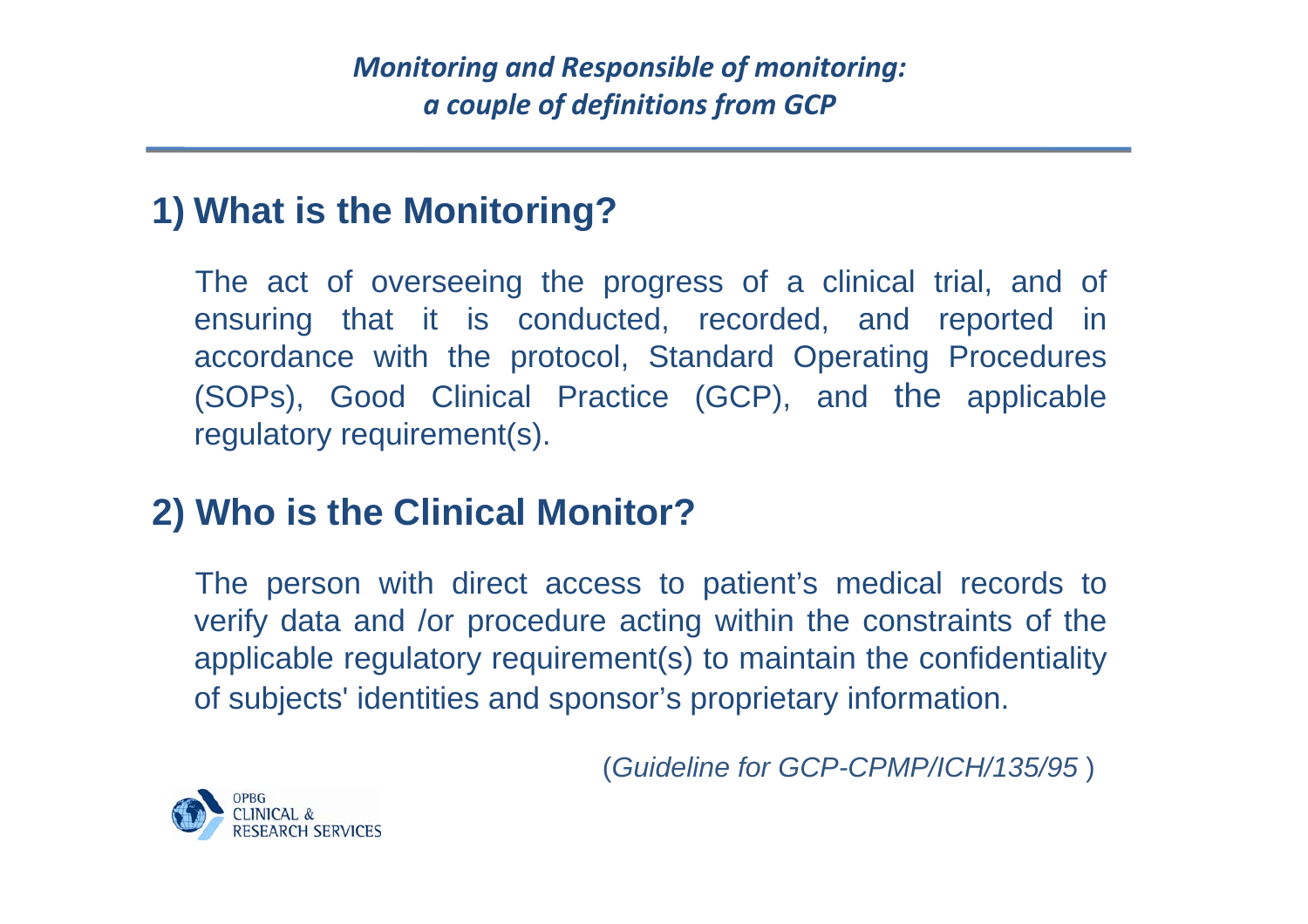Because the Sponsor (either profit or not) should ensure that clinical trial is adequately monitored.

…and in this scenario

the **Clinical Monitor**, acting as the **main line** of communication between the sponsor and the investigator, is able to provide assistance to investigators ensuring that the trial is conducted and documented properly.

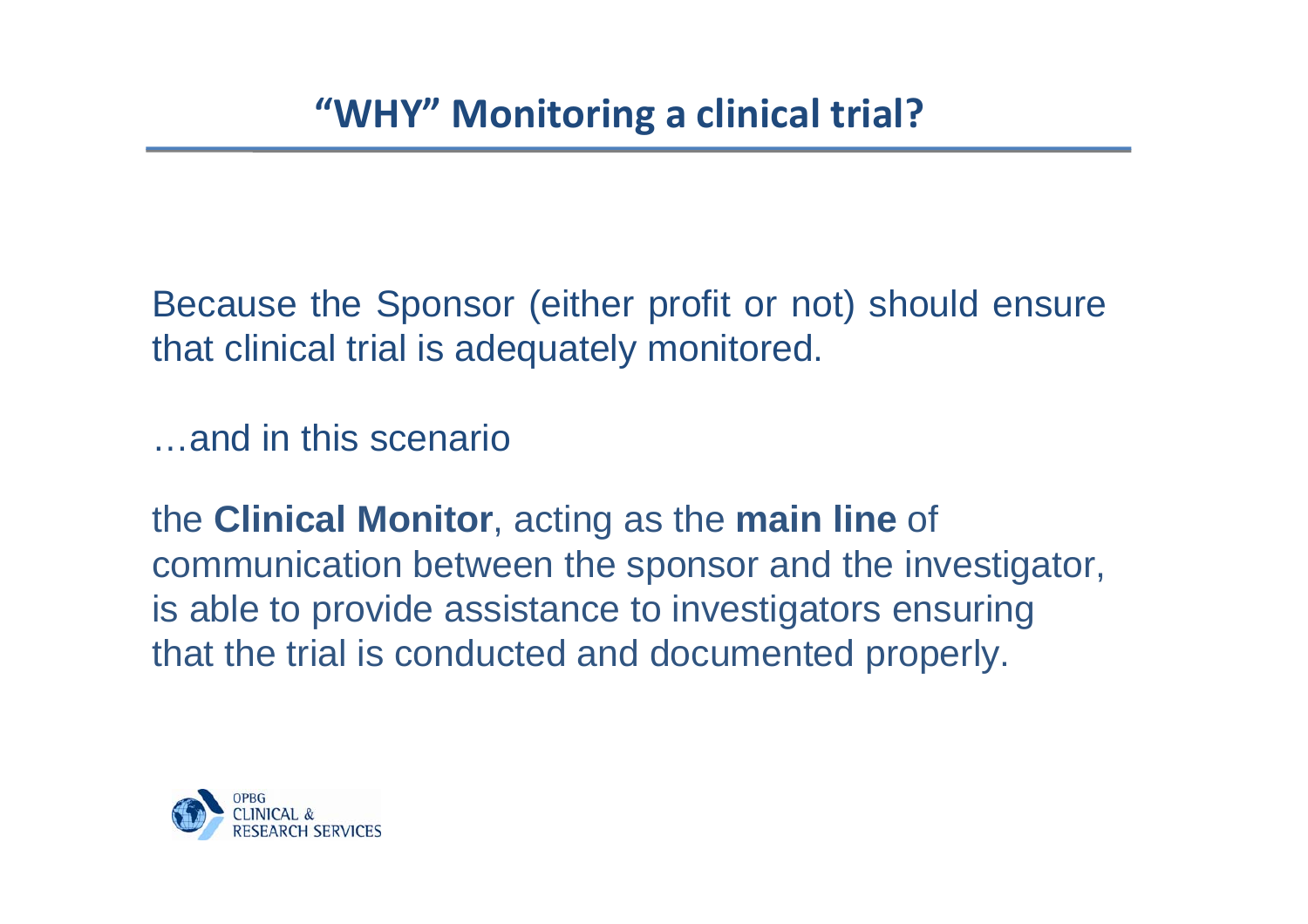The clinical monitor plays a delicate role, responding on the one hand to the sponsor, who wants "productive" results, and on the other having to build up relations with the investigator based on confidence and respect for each other.

The clinical monitor has therefore to reconcile the job of inspection and action with making it clear s/he is available, cooperative, and supportive.

Most of the time s/he has a proactive role in the problem solving

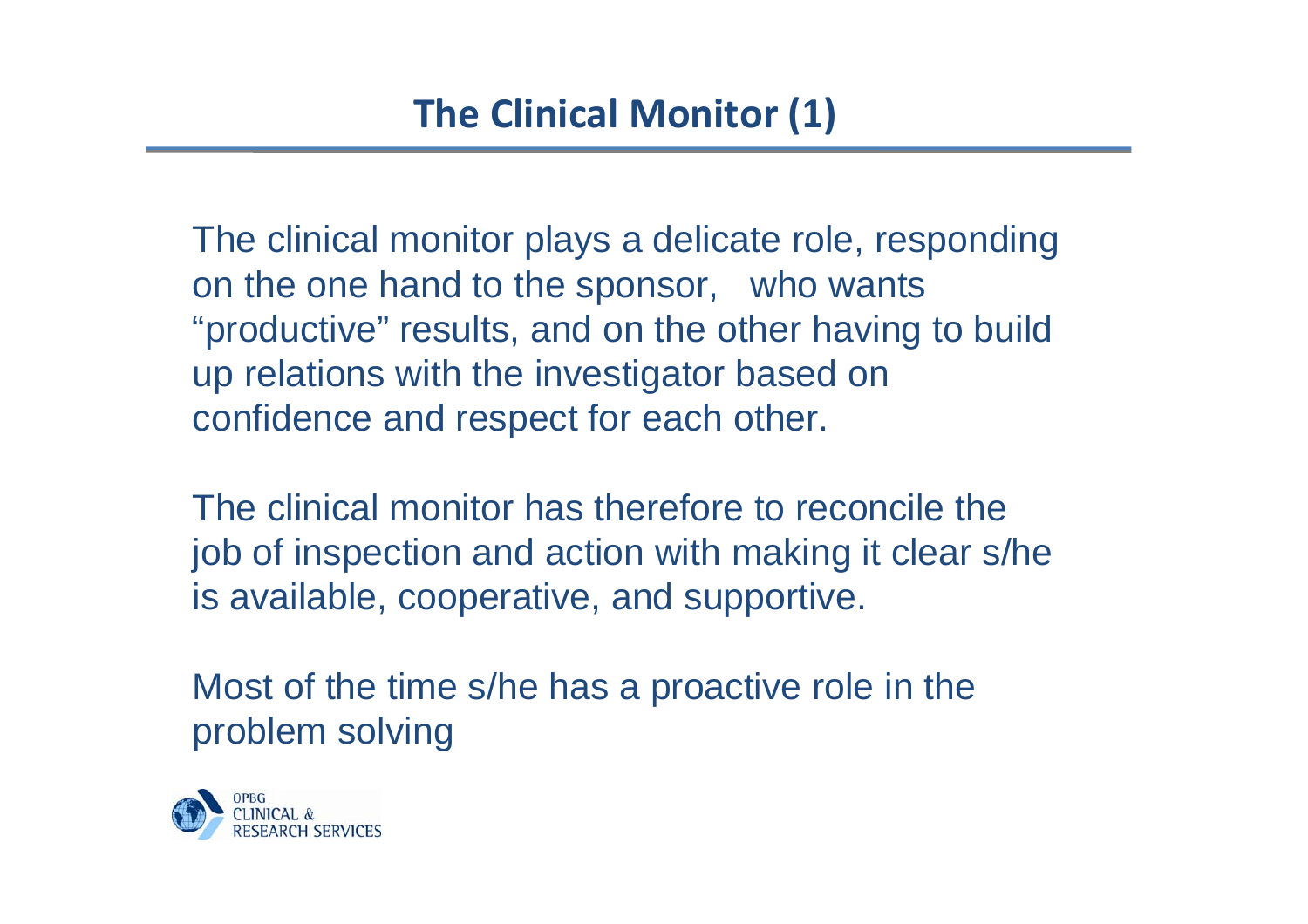One of the monitor's basic tasks is to verify the true existence of the information collected. It must be decided in advance, and set out in the protocol, what information is to be checked against source documents, and what exactly these documents are, especially now that so many records are computerized.

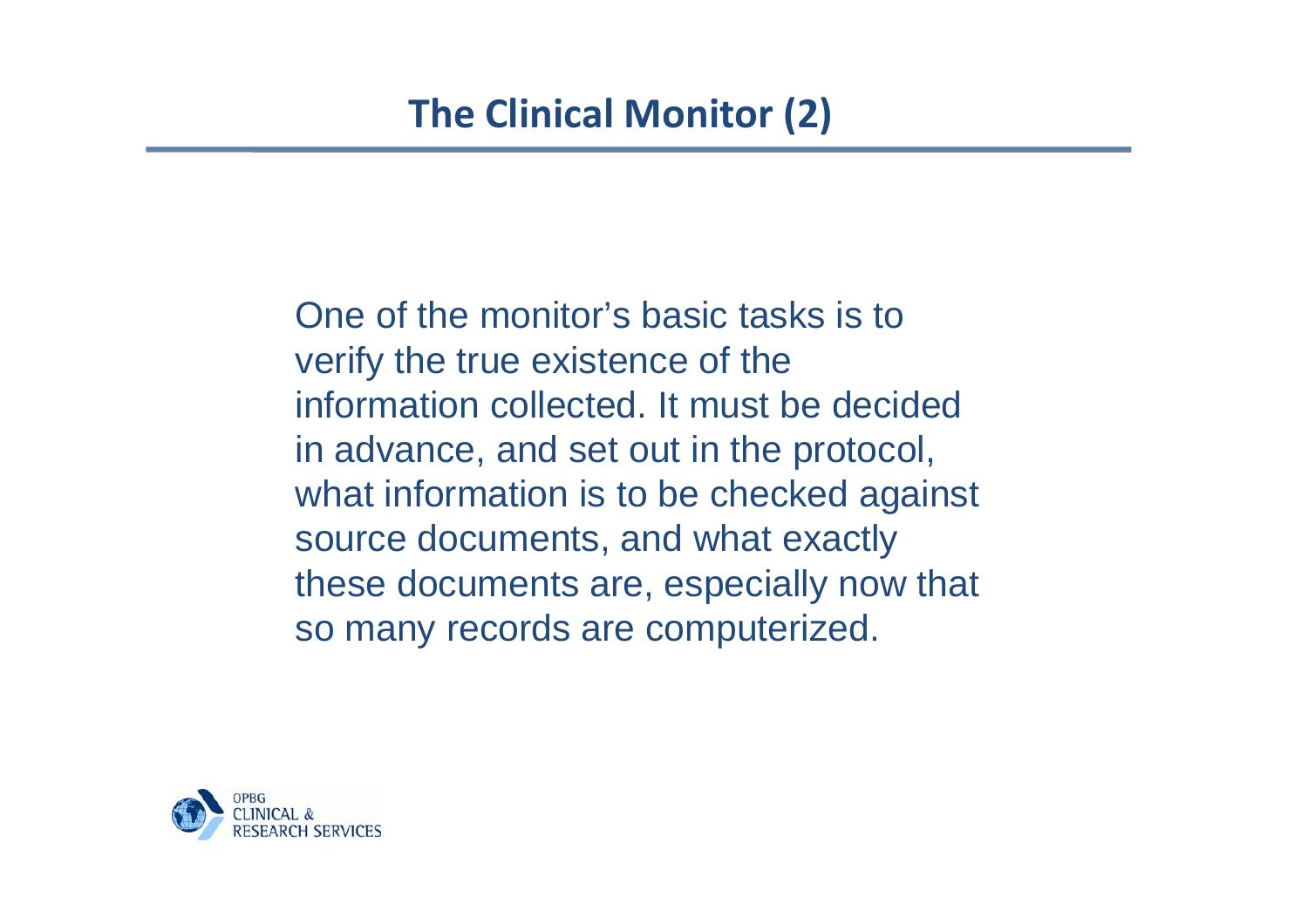It is essential to agree, before the trial starts, what is to be considered source documentation, what procedures are acceptable, and what precisely the monitor has to do to verify the information.

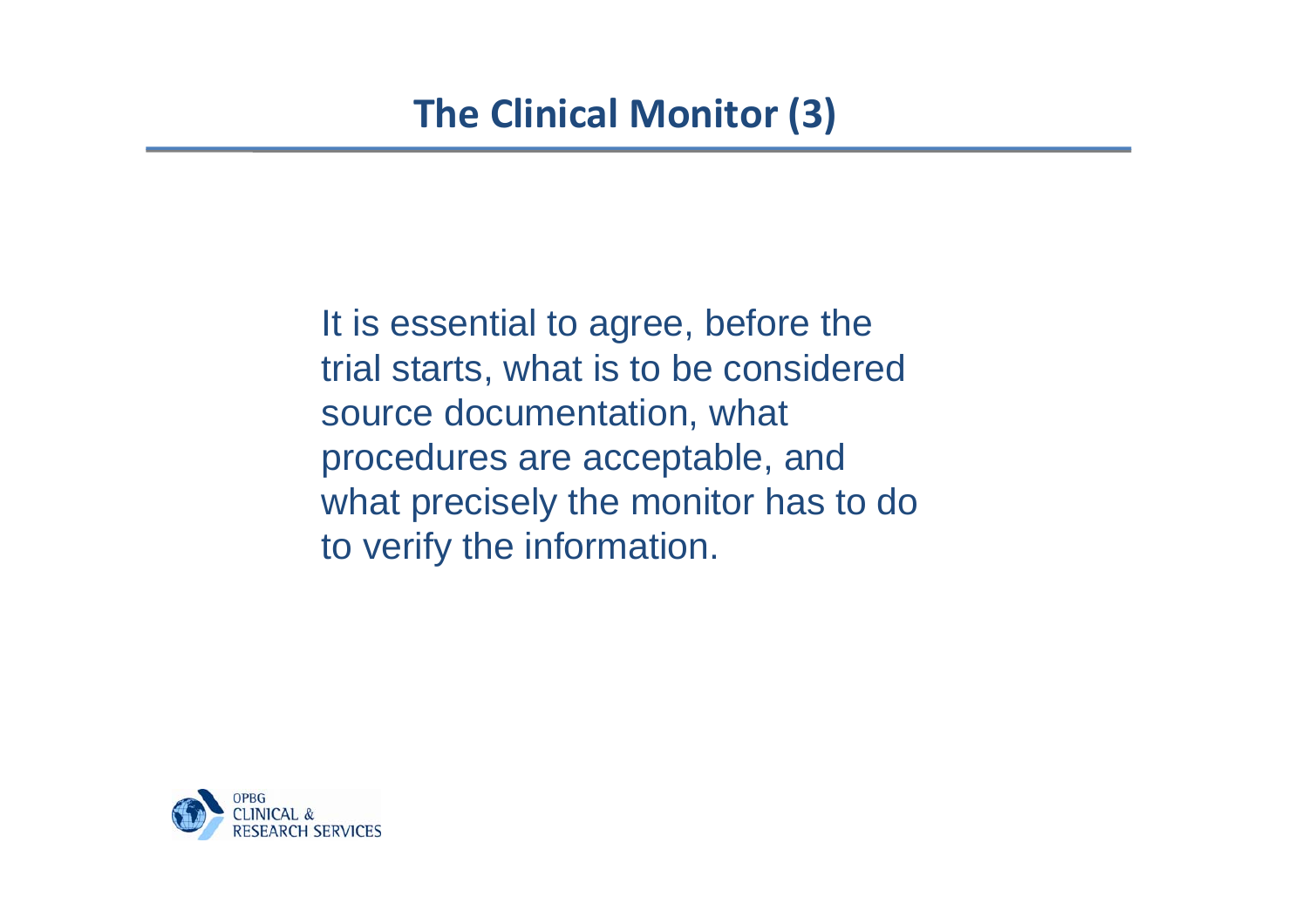To ensure that:

the rights and well-being of **trial participants** are protected,

the reported trial **data** are accurate, complete, and verifiable from source documents

the **conduct** of the trial is in compliance with the currently approved protocol/amendments, with GCP, and with the applicable regulatory requirements.

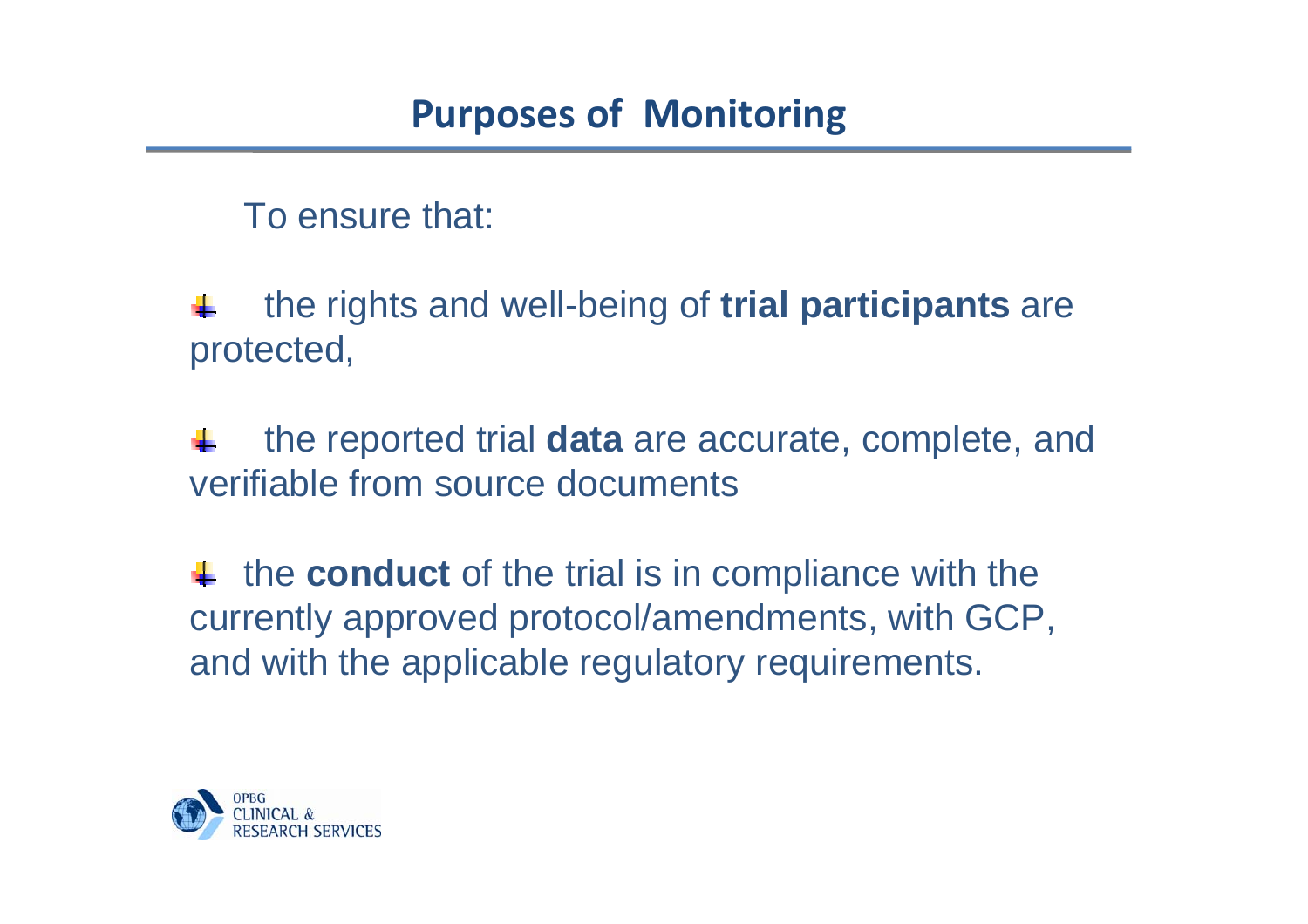## **National & International laws**

# **GCP :** - Guideline for GCP-CPMP/ICH/135/95

#### **SOPs:** - Sponsor's **S**tandard **O**perating **P**rocedures

If Sponsor decide to delegate part or most of activities to a **C**ontract **R**esearch **O**rganization (CRO) some SOPs could be the CRO's **S**tandard **O**perating **P**rocedures

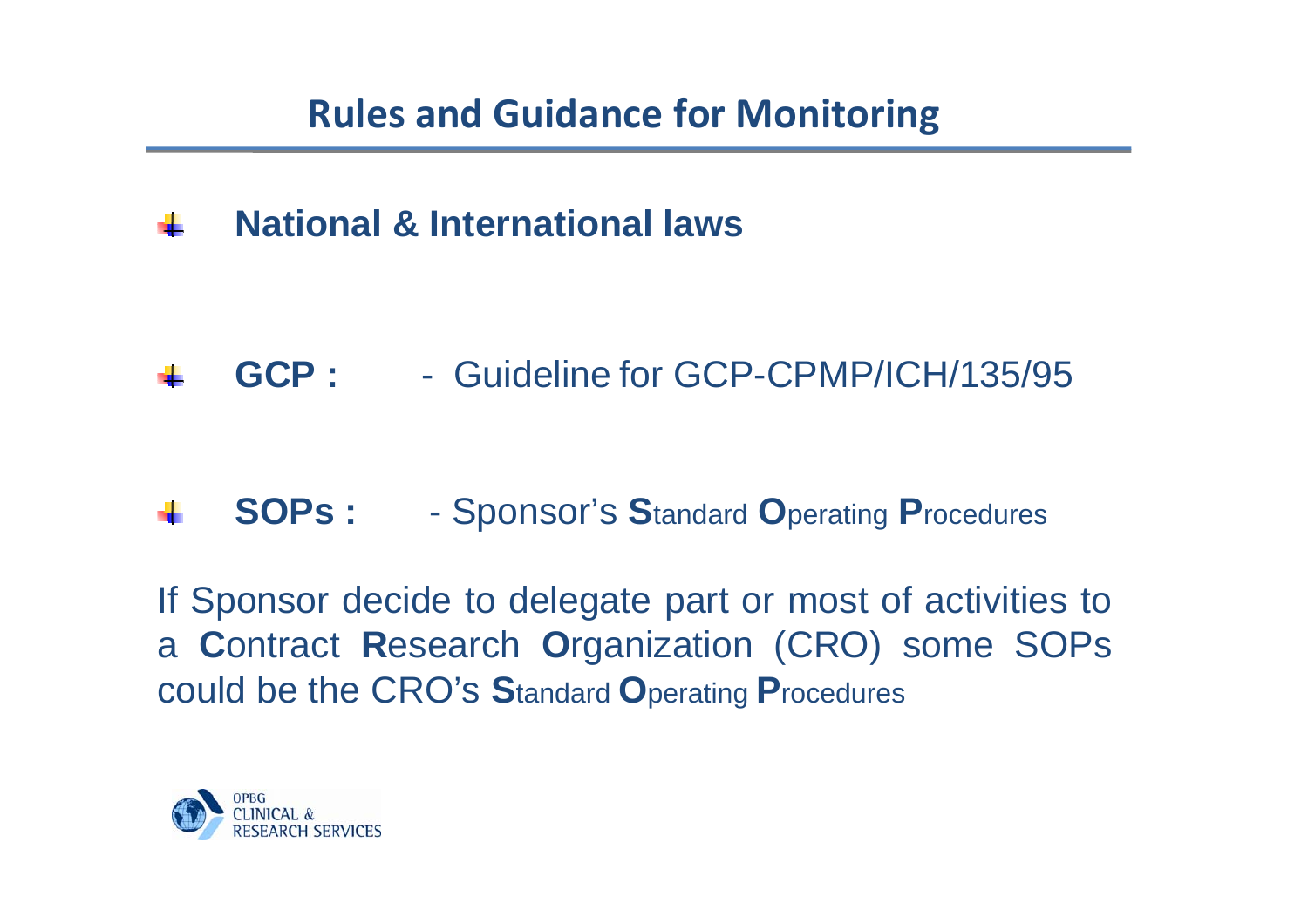Although GCP indicates the outlines, some aspects of monitoring are strictly study-specific. For instance, the frequency of visits must be established in general lines in the protocol, but the actual intensity of monitoring varies from one trial to another depending on the study phase and its features. It can also vary within the same trial, with additional visits being scheduled when the extent of recruitment or the single center's conduction methods call for closer inspection.

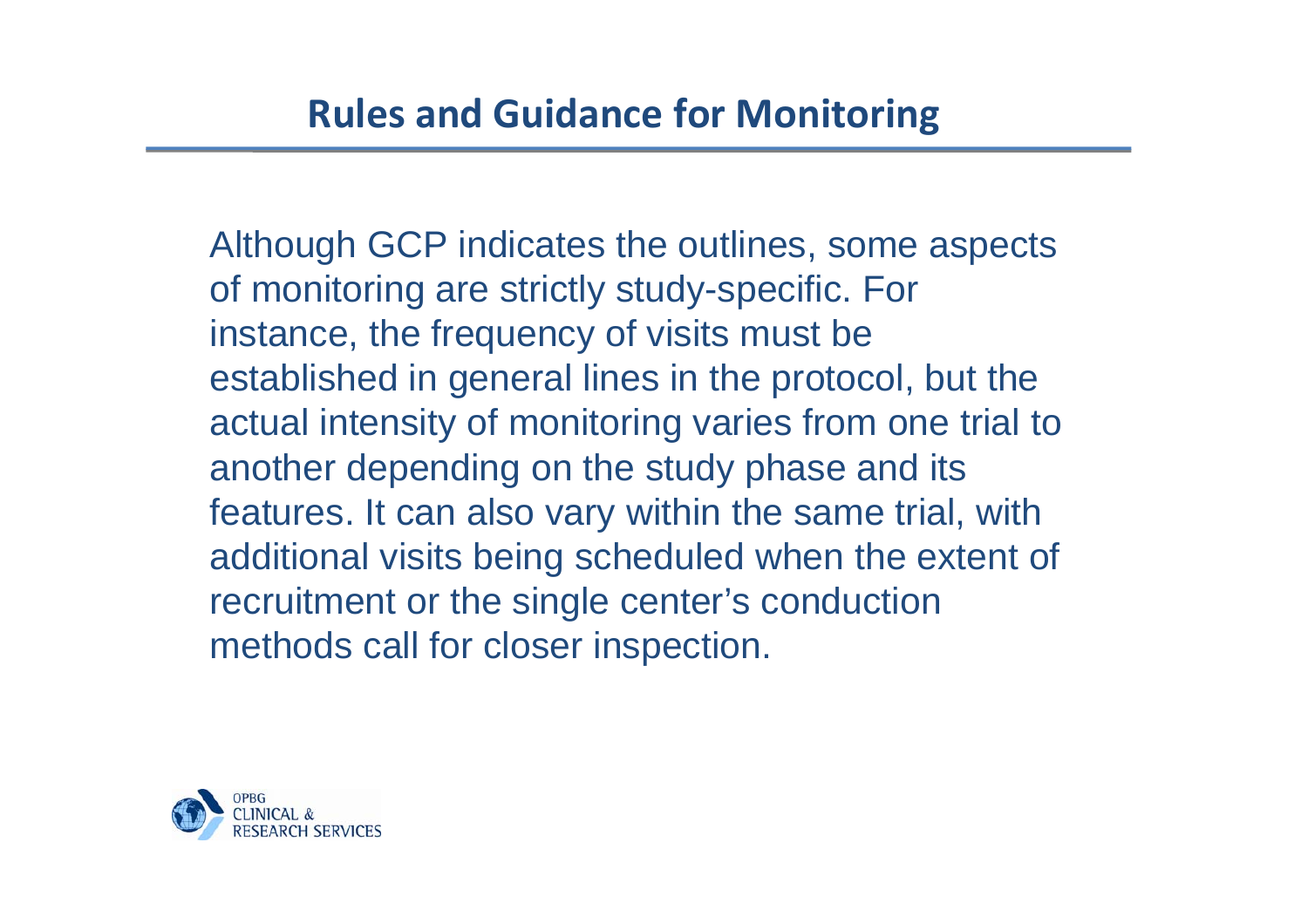## **The trial Monitor's tasks –general**

**FREMIGEORY FEEDIM** Preliminary checks of documentation, facilities, caselists, staff and internal procedures (with a view to opening a center to a trial)  $\text{■}$  Sites opening visits and staff trainings about protocol and study procedures (Study Initiation Visits)

↓ Sites Visits to each center during the trial (Routine Monitoring Visits). 1 visit roughly every 2-3 months

 $\ddot{\bullet}$  to keep regular contacts with investigators to follow the course of the trial, the rate and progression of recruitment, percentages of patients lost to follow-up and remind them of deadlines and procedures

 $\triangleq$  checking that the trial is being conducted properly; adhesion to the protocol and to GCP; communications between clinical center, ethics committee and sponsor

↓ Joining Auditors or Inspectors from Sponsor or Competent Authorities about Audit (if requested)

 $\bigoplus$  Sites Close out visits at the end of the trial

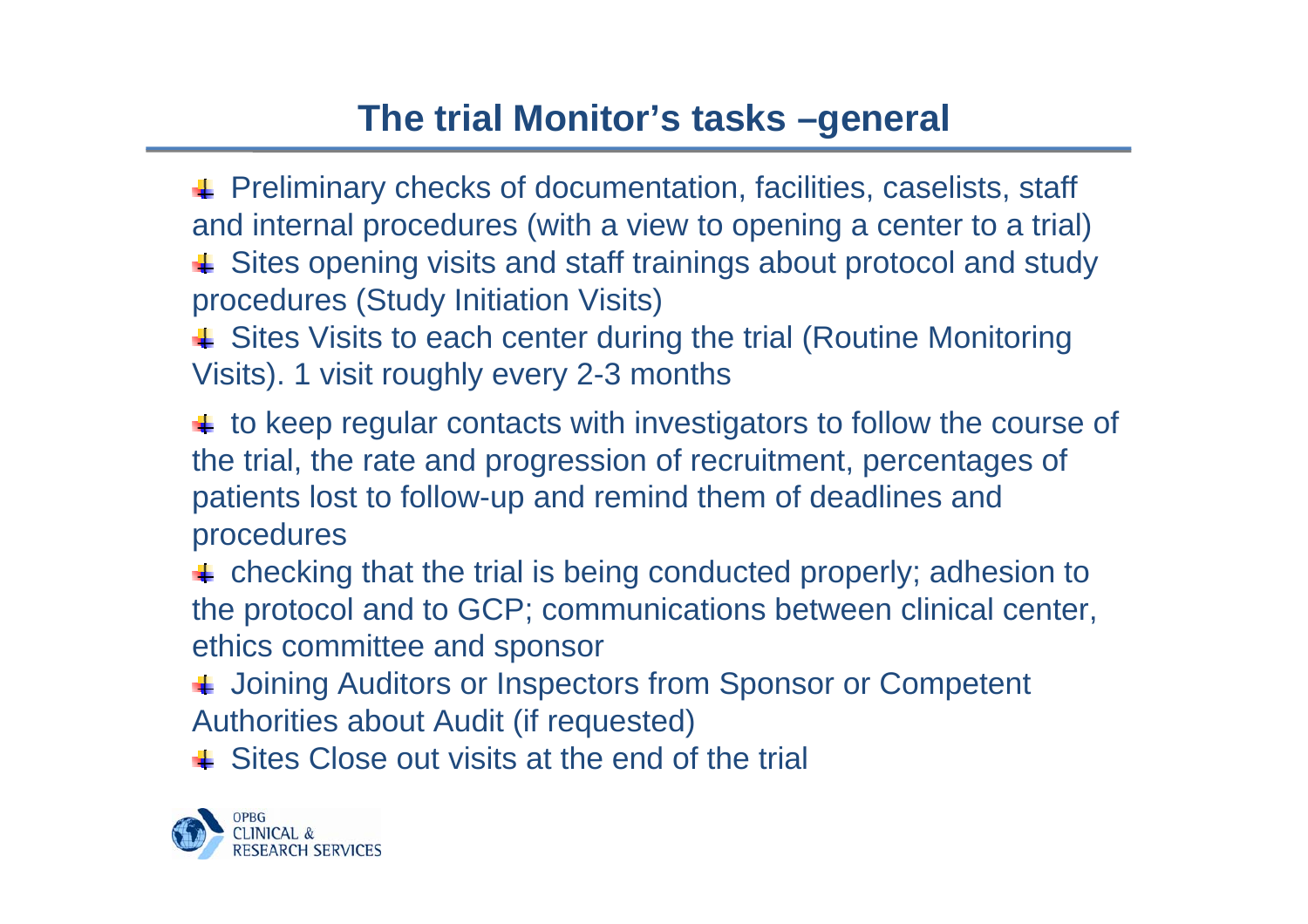$\ddagger$  to check that informed consent has been signed and dated by patient before any procedure related to trial has been carried out on that patient

 $\pm$  to check that all screened patients meet incl/excl criteria

 $\uparrow$  to verify documentation: clinical charts and all source documents to check criteria for eligibility and endpoints

 $\uparrow\uparrow$  to verify that all necessary material is present (study drug kits laboratory kits) and that drugs and samples are stored (e.g. adequate refrigeration)

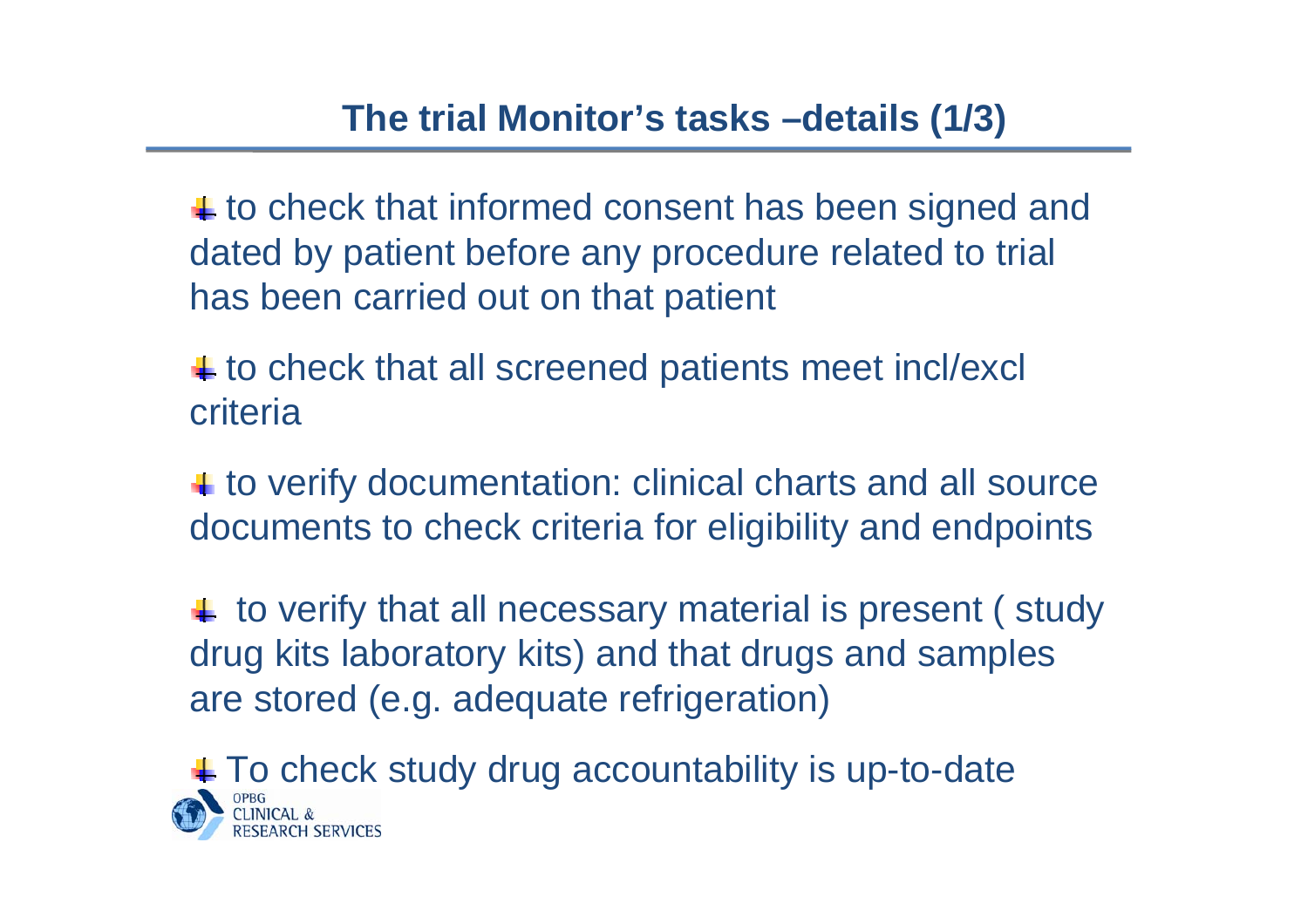$\text{■}$  **Standardization and verification of certain procedures:** randomization, reporting adverse events, management of trial drug(s) and biological samples

 $\ddot{\bullet}$  to make sure data is of adequate quality: checking clinical charts and source documents; random checks

 $\pm$  to cross-check consistency of source data vs CRF

 $\downarrow$  to check that all AEs, SAEs are documented and reported properly

 $\pm$  to transmit queries and advising investigators of the solution

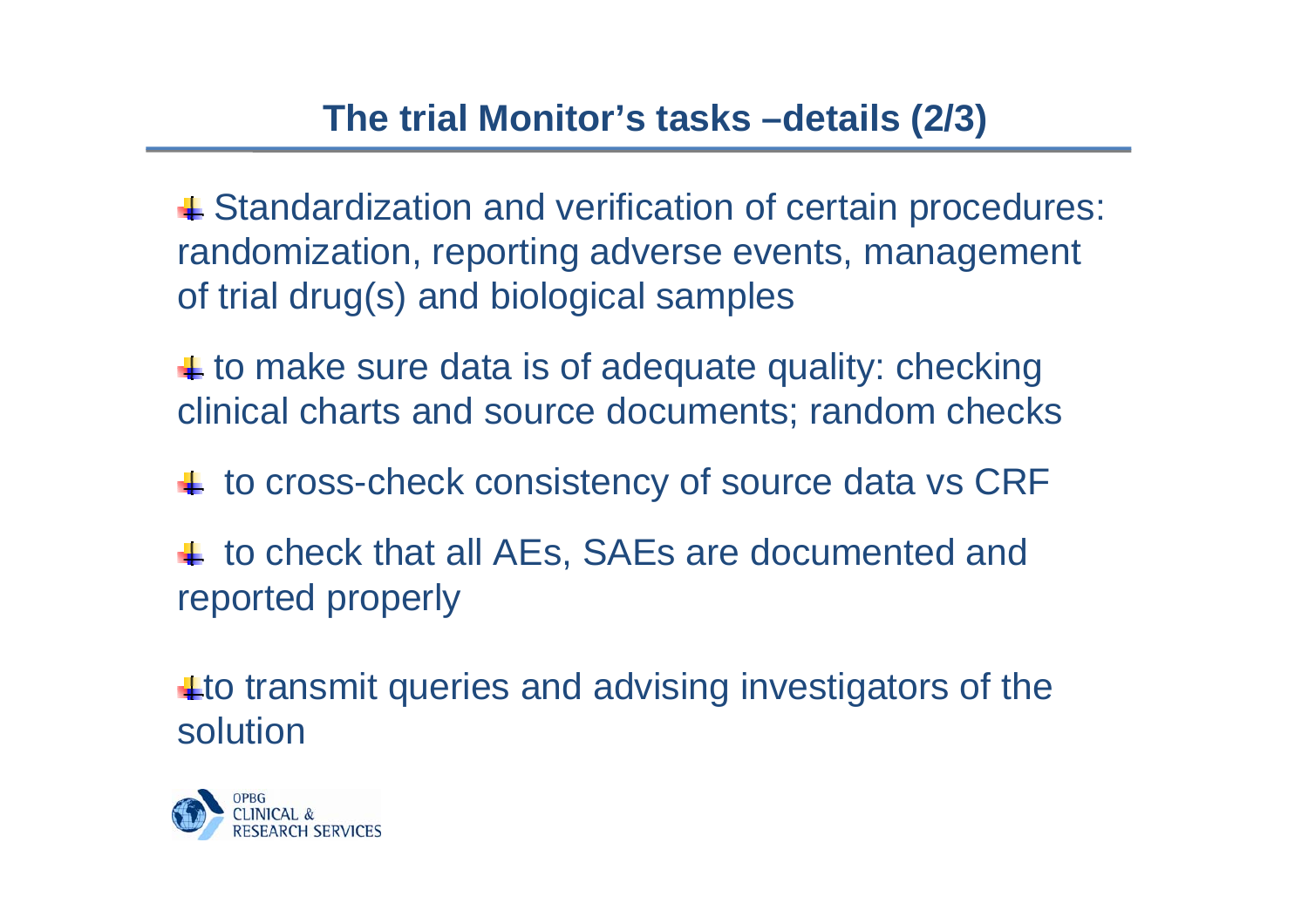$\pm$  to check Investigator's File

- $\overline{\phantom{a}}$  to check premature interruption (Drop Out)
- $\pm$  to check modification in study drug administration
- to check all concomitant deseases and medications are properly reported into the CRF
- $\ddot{\bullet}$  to transmit reports to the general coordinator (after each visit, plus periodic summary updates)
- $\ddagger$  to attend operational meetings with the investigators, coordinators or other Monitors to keep high the Investigators' interest on the trial

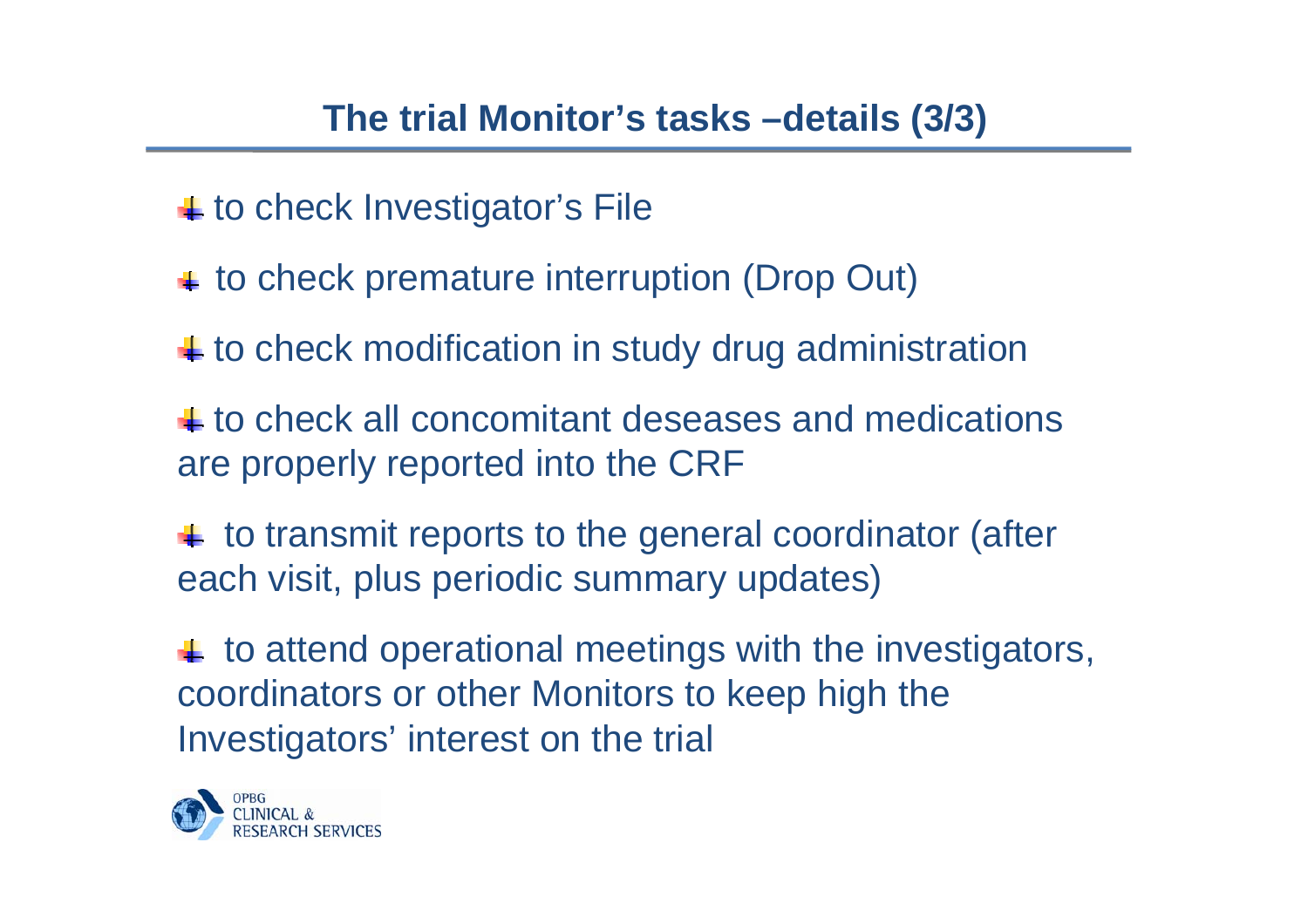#### **Clinical Monitor's workload**

1 monitor can take care of no more of 8/10 sites for trials conducted in accordance with GCP

(frequency of sites visits is agreed through the "monitoring plan" )

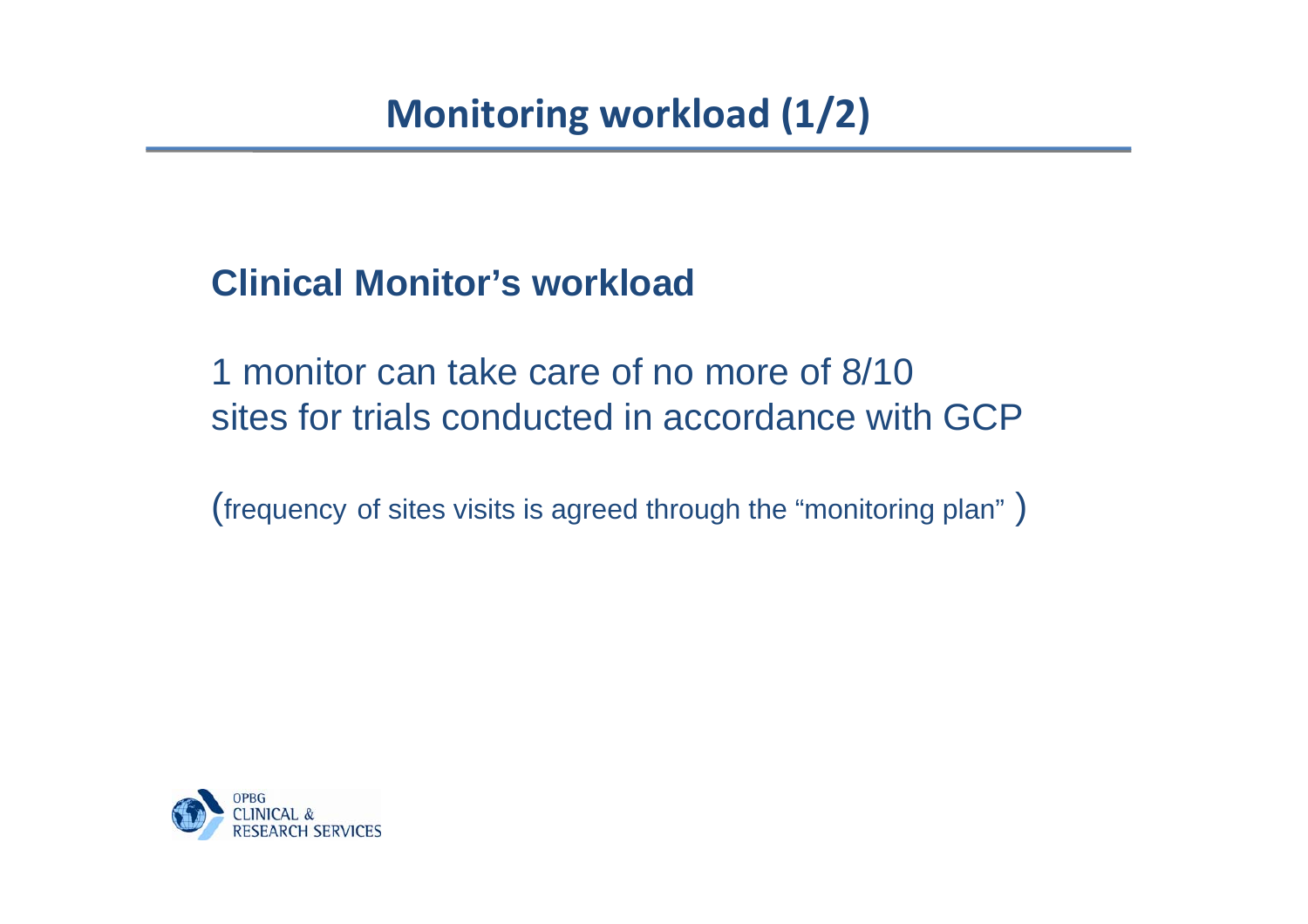#### **Timeframe related to monitoring activities**

 $\textcolor{red}{\bullet}$  Preparing a visit = 1 day

 $\triangleq$  Site monitoring = 1 or 2 days depending on n. of patients /study procedures

 $\textcolor{red}{\bullet}$  Reporting = 1 or 2 days

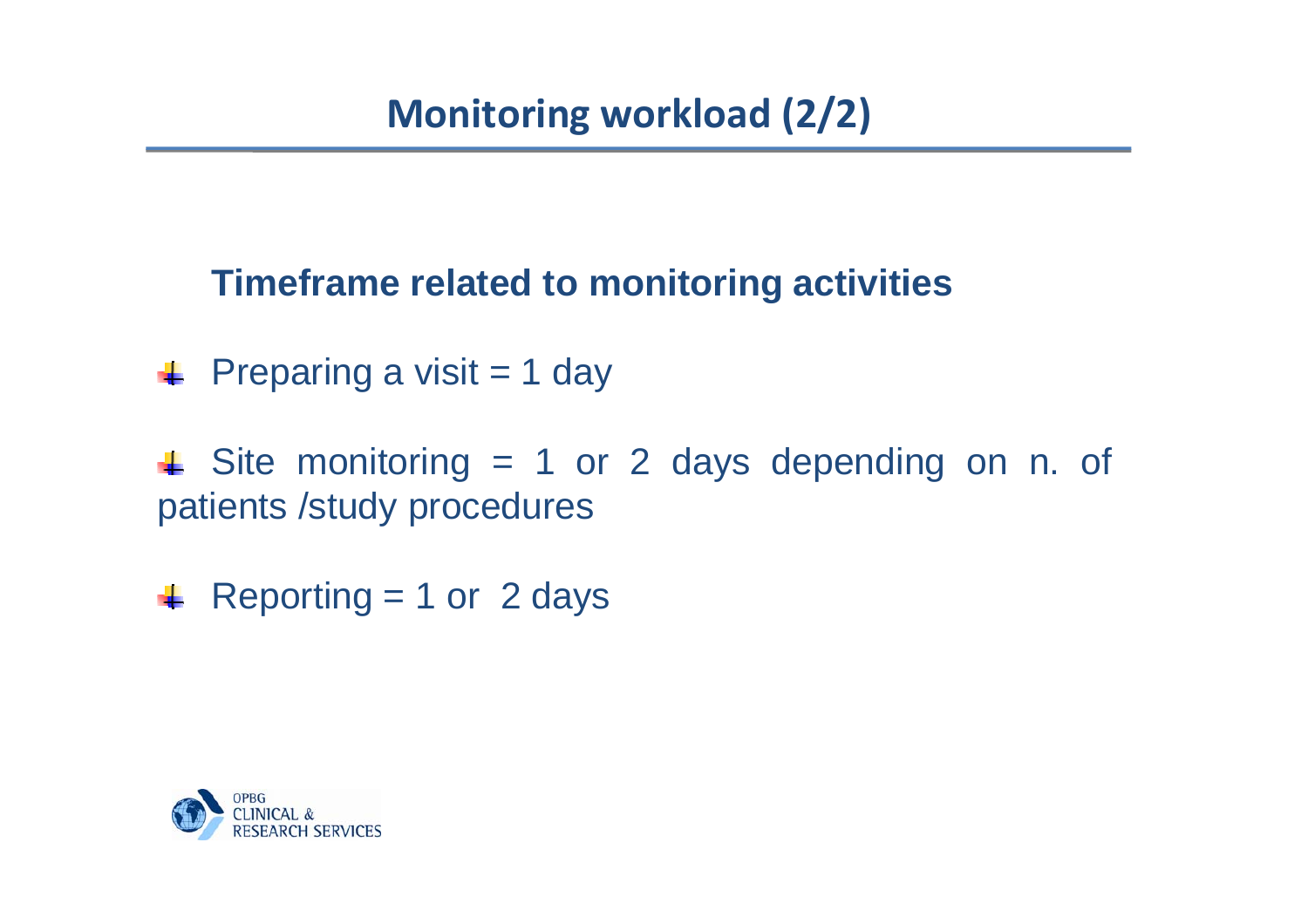**Clinical Monitor:** Always to communicate investigators lack of adherence to protocol, SOPs, GCP and applicable laws in force in order to prevent to make the same deviation again

**Investigator (…and not only him): to be available to speak** to Clinical Monitor during monitoring visits for clarification or details about patients' clinical conditions

## **BECAUSE….**

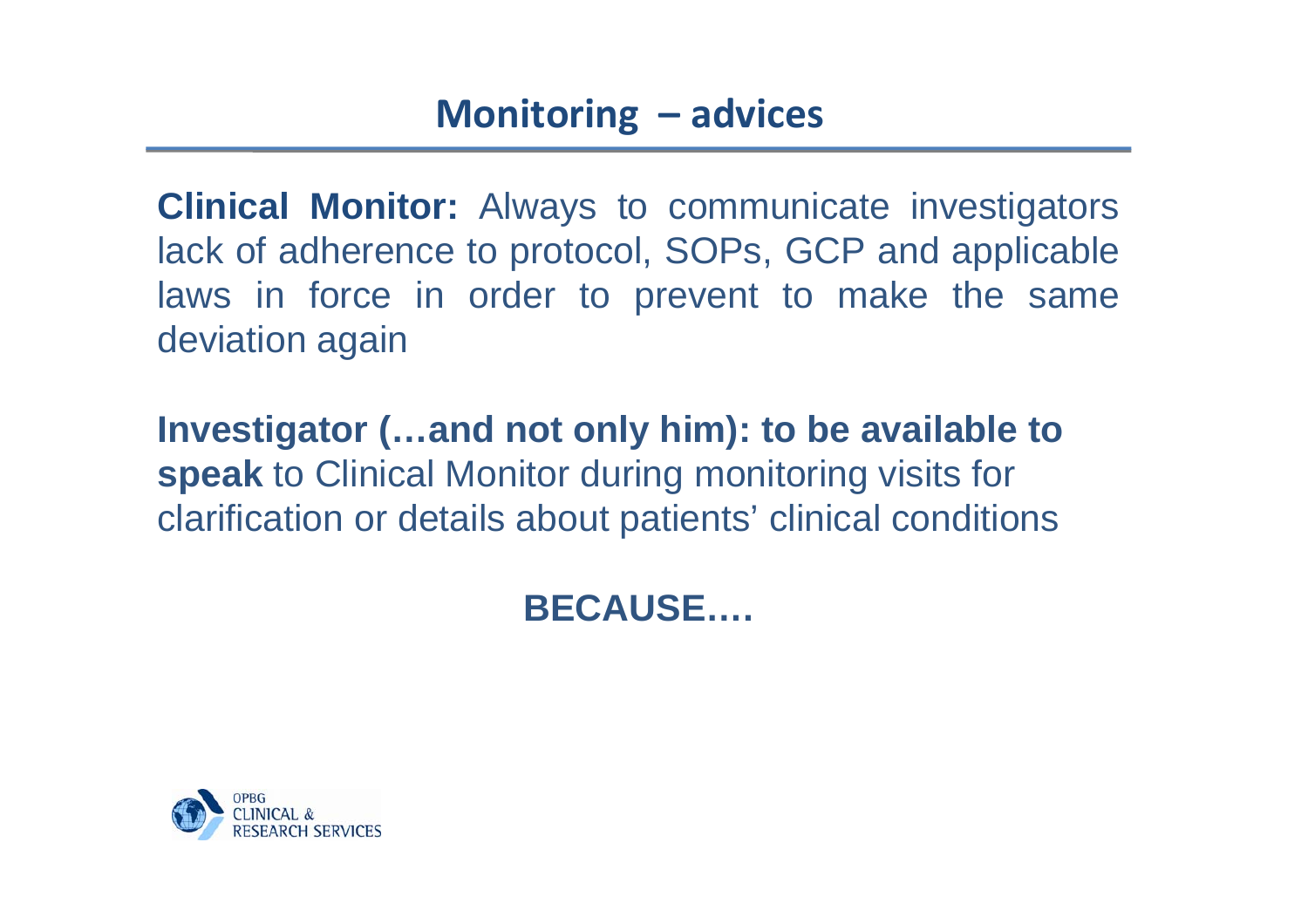**Clinical Monitor** must ensure that the trial is conducted and documented properly in order that the rights and well-being of trial participants are protected,

**Investigator and his staff** are the only people in contact with patients who can well understand and perceive with sight, moods/bad moods and usefull details for reporting correct data